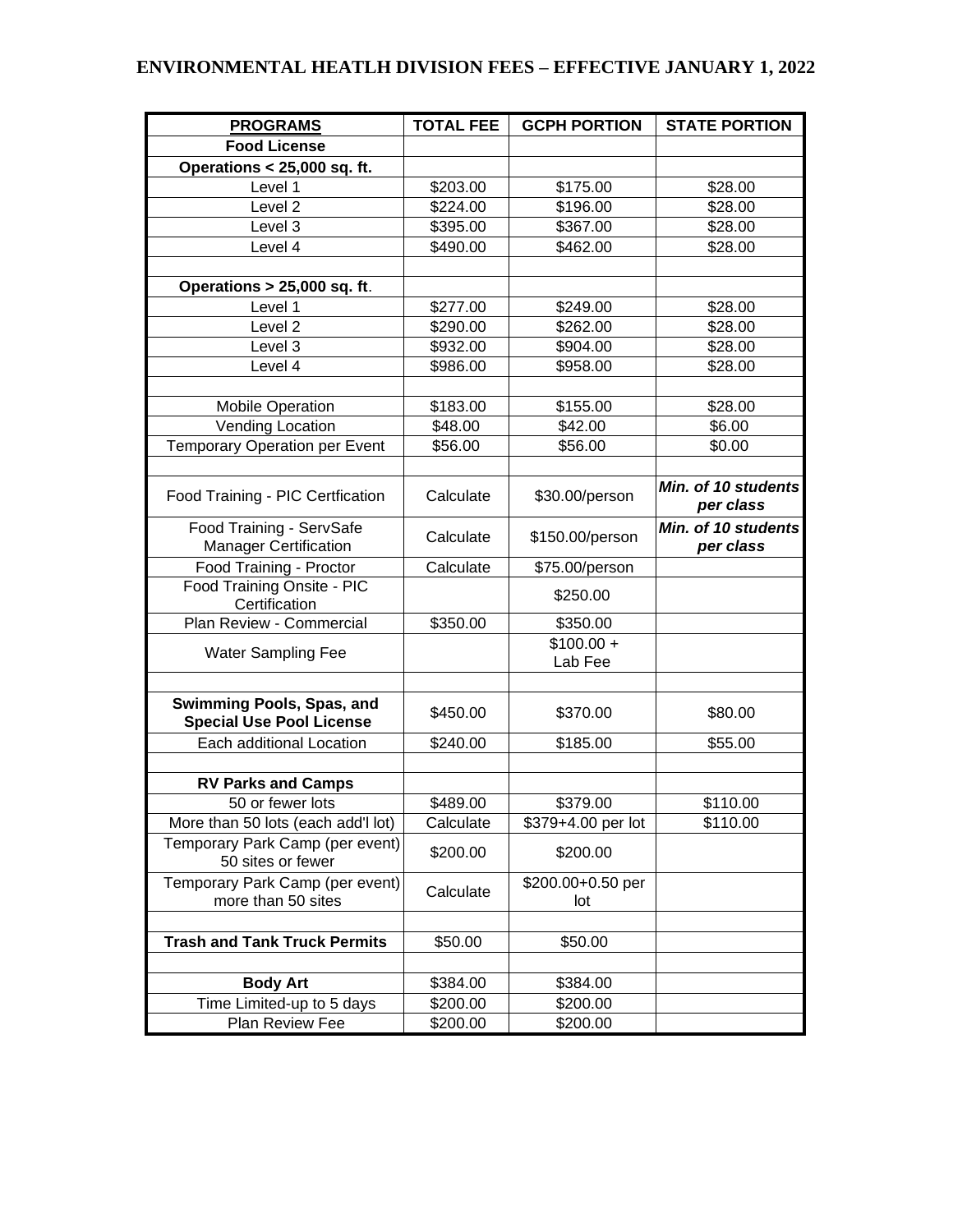## **ENVIRONMENTAL HEATLH DIVISION FEES – EFFECTIVE JANUARY 1, 2022**

| <b>Private Water Systems</b>                                       | <b>TOTAL FEE</b> | <b>GCPH PORTION</b>                | <b>STATE PORTION</b> |
|--------------------------------------------------------------------|------------------|------------------------------------|----------------------|
| New Well Permit - Residential                                      | \$330.00         | \$236.00                           | \$94.00              |
| New Well Permit - Commercial                                       | \$330.00         | \$236.00                           | \$94.00              |
| Convert Well Permit - Residential                                  | \$394.00         | \$300.00                           | \$94.00              |
| Convert Well Permit - Commercial                                   | \$394.00         | \$300.00                           | \$94.00              |
| Alteration: Residential                                            | \$255.00         | \$255.00                           |                      |
| <b>Alteration: Commercial</b>                                      | \$255.00         | \$255.00                           |                      |
| <b>Test Well Permit</b>                                            | \$219.00         | \$125.00                           | \$94.00              |
| <b>Well Sealing Permit-</b><br><b>Residential &amp; Commercial</b> | \$132.00         | \$132.00                           |                      |
| Pond Permit                                                        | \$694.00         | \$600.00                           | \$94.00              |
| Variance Application Fee                                           | \$200.00         | \$200.00                           |                      |
| <b>Water Contractor Inspection</b>                                 | \$250.00         | \$250.00                           |                      |
| Water Hauling Vehicle Registration                                 | \$150.00         | \$150.00                           |                      |
| Water Hauling w/unapproved H2O                                     | \$400.00         | \$400.00                           |                      |
| <b>Water System Certification</b>                                  | \$157.00         | \$157.00                           |                      |
| Water Sample - Bacteriological - w/permit                          | \$151.00         | \$100.00                           | \$51.00              |
| Water Sample - Bacteriological - w/o permit                        | \$125.50         | \$100.00                           | \$25.50              |
| Water Sample - All Others                                          |                  | \$100.00                           | + Lab Fee            |
| Water Sample - Lead                                                | \$20.60          | <b>When Taken</b><br>with Bacteria |                      |
| Water Sample - Nitrate                                             | \$18.65          | When Taken<br>with Bacteria        |                      |
| Water Sample - Nitrate-Nitrite                                     | \$18.65          | When Taken<br>with Bacteria        |                      |
| Water Sample - Arsenic                                             | \$20.60          | When Taken<br>with Bacteria        |                      |
| Water Sample Filing Fee                                            | \$100.00         | \$100.00                           |                      |
|                                                                    |                  |                                    |                      |
| Household Sewage Program,                                          |                  |                                    |                      |
| <b>Small Flow Sewage Program</b>                                   |                  |                                    |                      |
| <b>Gray Water Recyling Program</b>                                 |                  |                                    |                      |
| <b>Installer Registration</b>                                      | \$100.00         | \$100.00                           |                      |
| Service Provider Registration                                      | \$100.00         | \$100.00                           |                      |
| Septage Hauler Registration                                        | \$122.00         | \$122.00                           |                      |
| Repair Mound Design Fee                                            | \$700.00         | \$700.00                           |                      |
| Repair Design Fee                                                  | \$600.00         | \$600.00                           |                      |
|                                                                    |                  |                                    |                      |
| Site Review Application - (Preliminary)                            | \$170.00         | \$170.00                           |                      |
| Site Review Fee (Design)<br>Installation Permit Fee - New or       | \$360.00         | \$360.00                           |                      |
| Replacement                                                        | \$449.00         | \$375.00                           | \$74.00              |
| Small flows installation permit fee-                               |                  |                                    |                      |
| new or replacement                                                 | \$439.00         | \$365.00                           | \$74.00              |
| Installation Permit Fee - Alteration                               | \$390.00         | \$355.00                           | \$35.00              |
| Small flows installation permit fee - alteration                   | \$385.00         | \$350.00                           | \$35.00              |
| <b>Mound Installation Permit Fee</b>                               | \$580.00         | \$506.00                           | \$74.00              |
| <b>Abandonment Application</b>                                     | \$100.00         | \$100.00                           |                      |
| Lot Split                                                          | \$350.00         | \$350.00                           |                      |
|                                                                    |                  |                                    |                      |